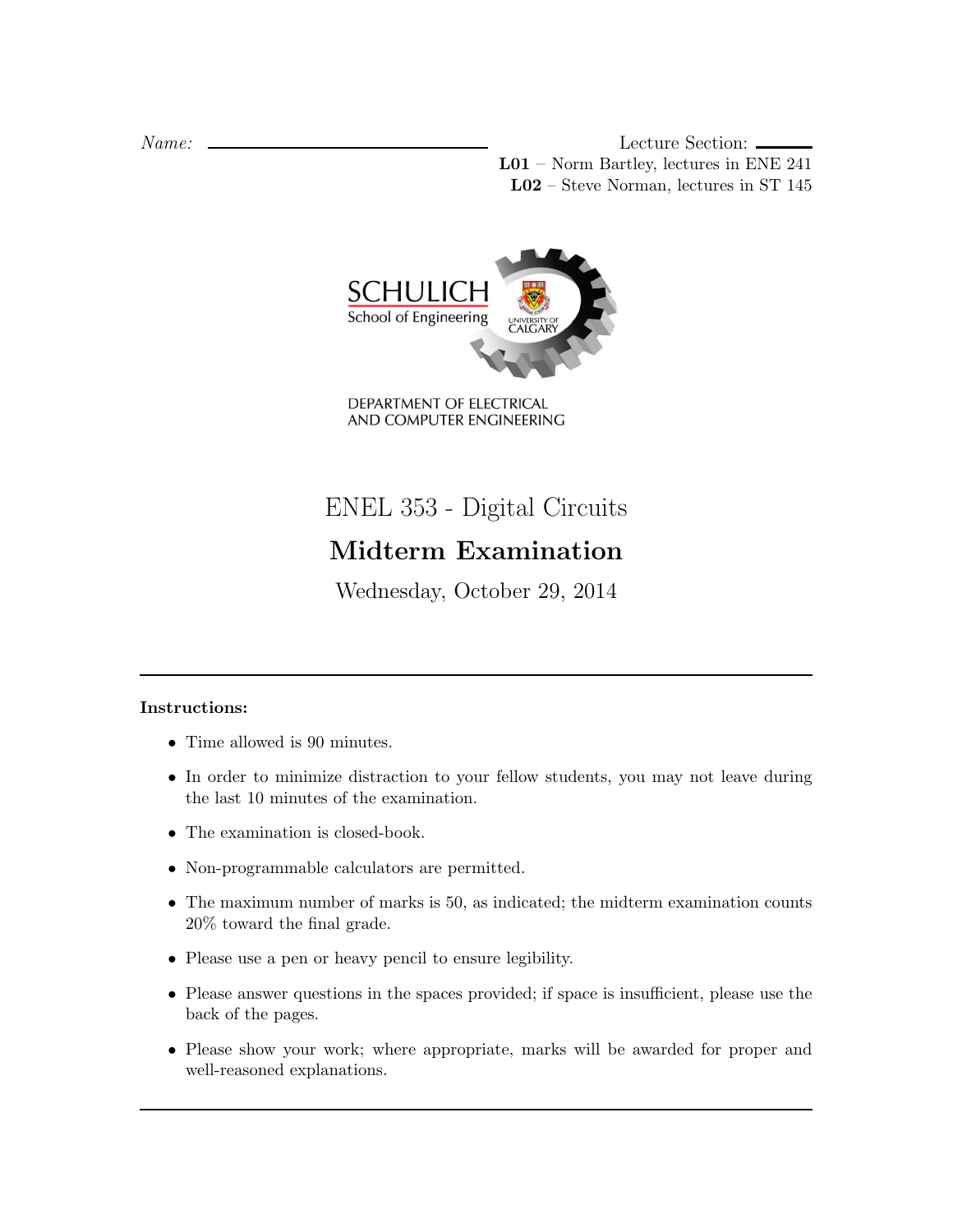UCID:

- 1. [12 marks total.]
	- (a) [3 marks.] Use repeated division to convert  $571_{10}$  to hexadecimal.

- (b)  $\begin{bmatrix} 1 \text{ mark.} \end{bmatrix}$  What is the value of  $417_8$  as a decimal number?
- (c) [2 marks.] The eight-bit two's complement representation of  $-121_{10}$  is 10000111. Use this information to find the eight-bit two's complement representation of  $+121_{10}$ .
- (d)  $[2 \text{ marks.}]$  Represent the number  $+67_{10}$  in eight-bit sign-and-magnitude format.
- (e) [2 marks.] What is the five-bit sum generated by a five-bit adder when the inputs are 01011 and 01001, and what is the carry out of the most significant bit?
- (f) [1 mark.] If all the five-bit numbers in part (e) are interpreted as two'scomplement, was there overflow in the addition? Give a reason for your answer.
- $(g)$  [1 mark.] If all the five-bit numbers in part (e) are interpreted as unsigned, was there overflow in the addition? Give a reason for your answer.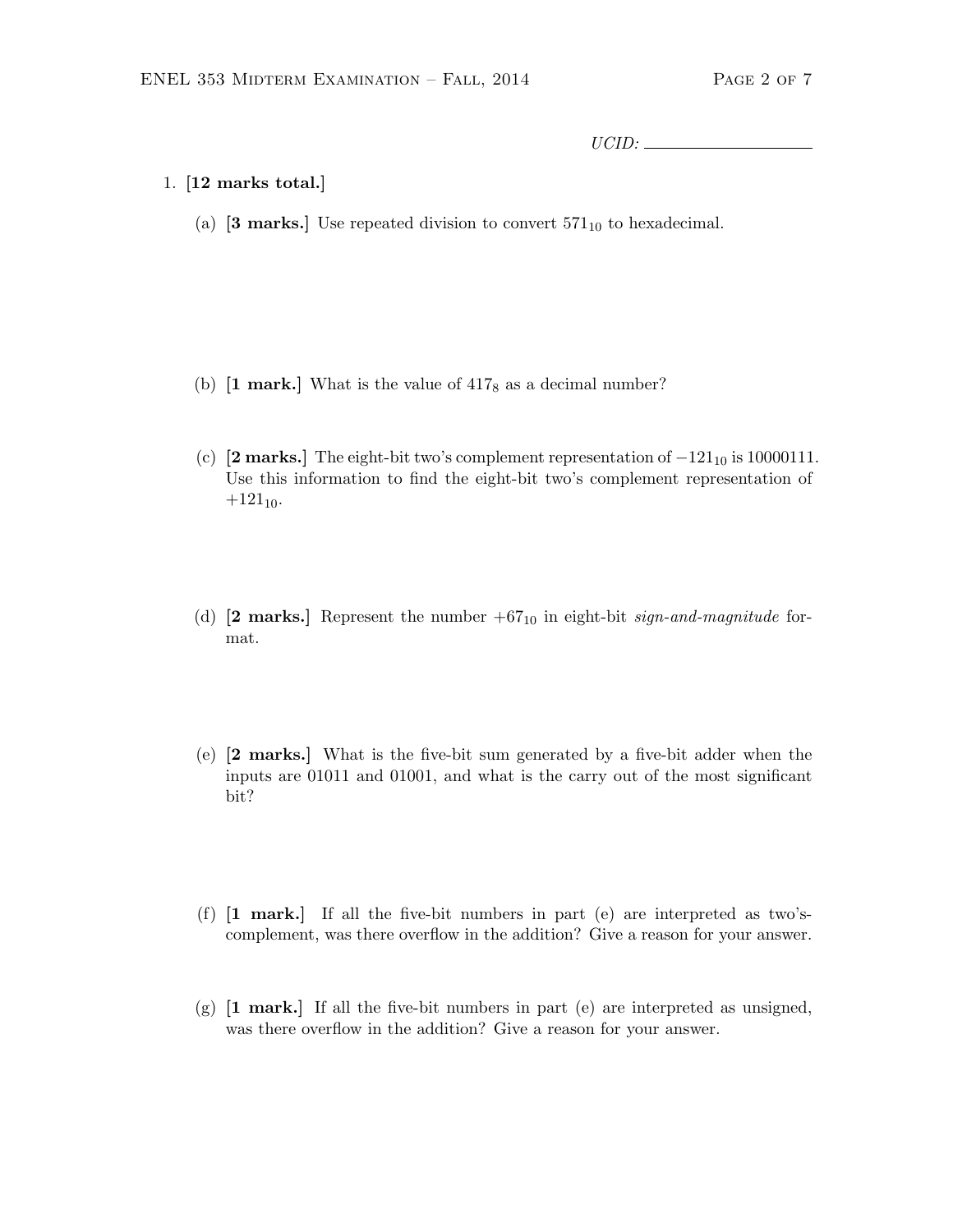2. [5 marks.] Consider the circuit below.



Let  $G = \overline{A}BC$ . By algebraic manipulation, prove or disprove that  $F = G$ . (Do not use a truth table or a K-map.)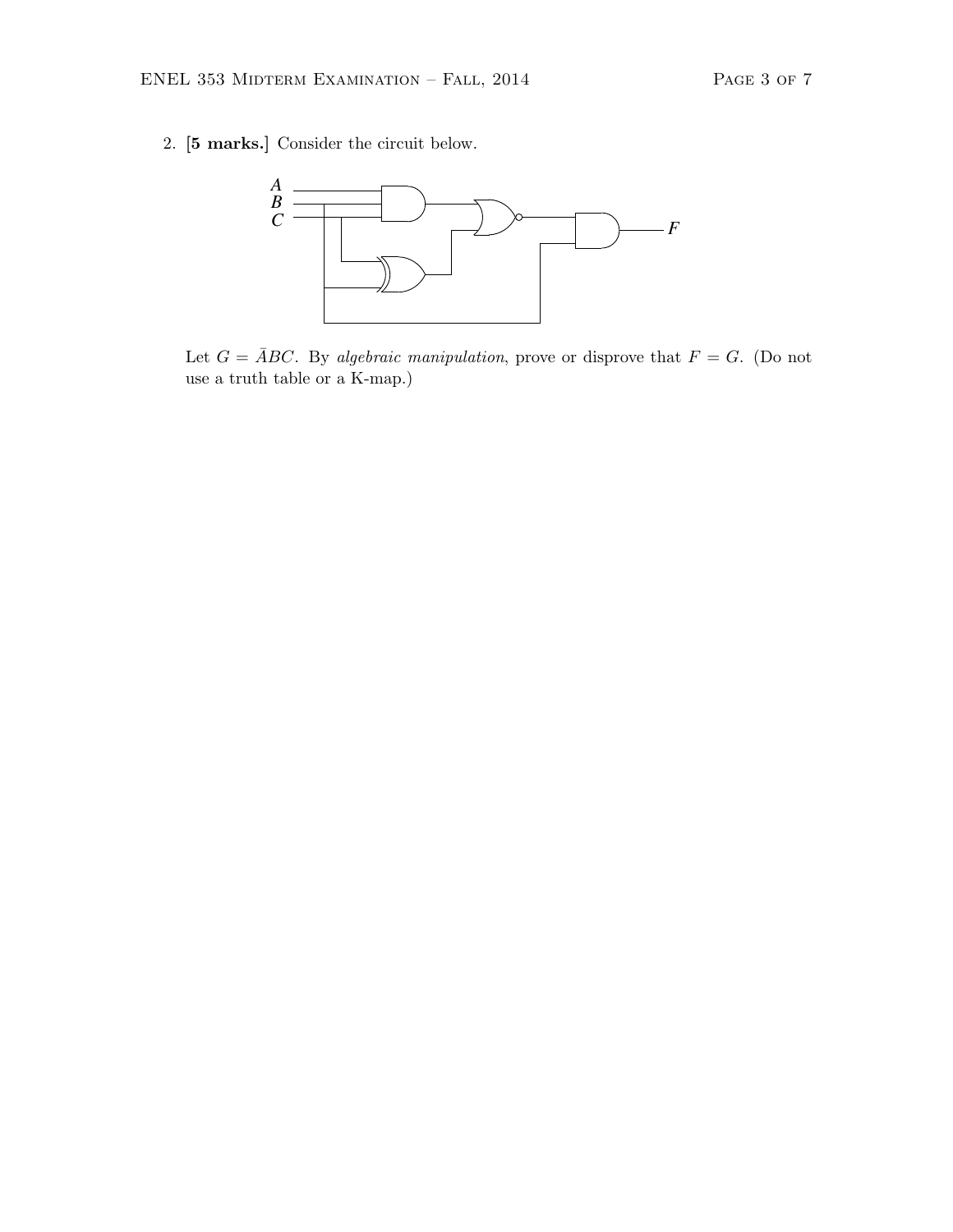#### 3. [8 marks total.]

(a) [3 marks.] Use "bubble-pushing" and/or algebra to find an SOP expression for the function implemented by the circuit below. Use the space beside and below the circuit to show your work.



(b) [3 marks.] The circuit below is built from two tristate buffers and a NOR gate.



Is it possible to choose 0 or 1 values for the inputs that result in contention (also known as "fighting" at the output node  $Y$ ? Give a precise explanation for your answer.

Is it possible to choose 0 or 1 values for the inputs that result in  $Y$  being in the  $Z$  (floating, high-impedance)? Give a precise explanation for your answer.

(c) [2 marks.] The circuit below uses two tristate buffers, one with active-high enable, and one with active-low enable. What simple logic function of A and B does the circuit implement? Give a reason for your answer.

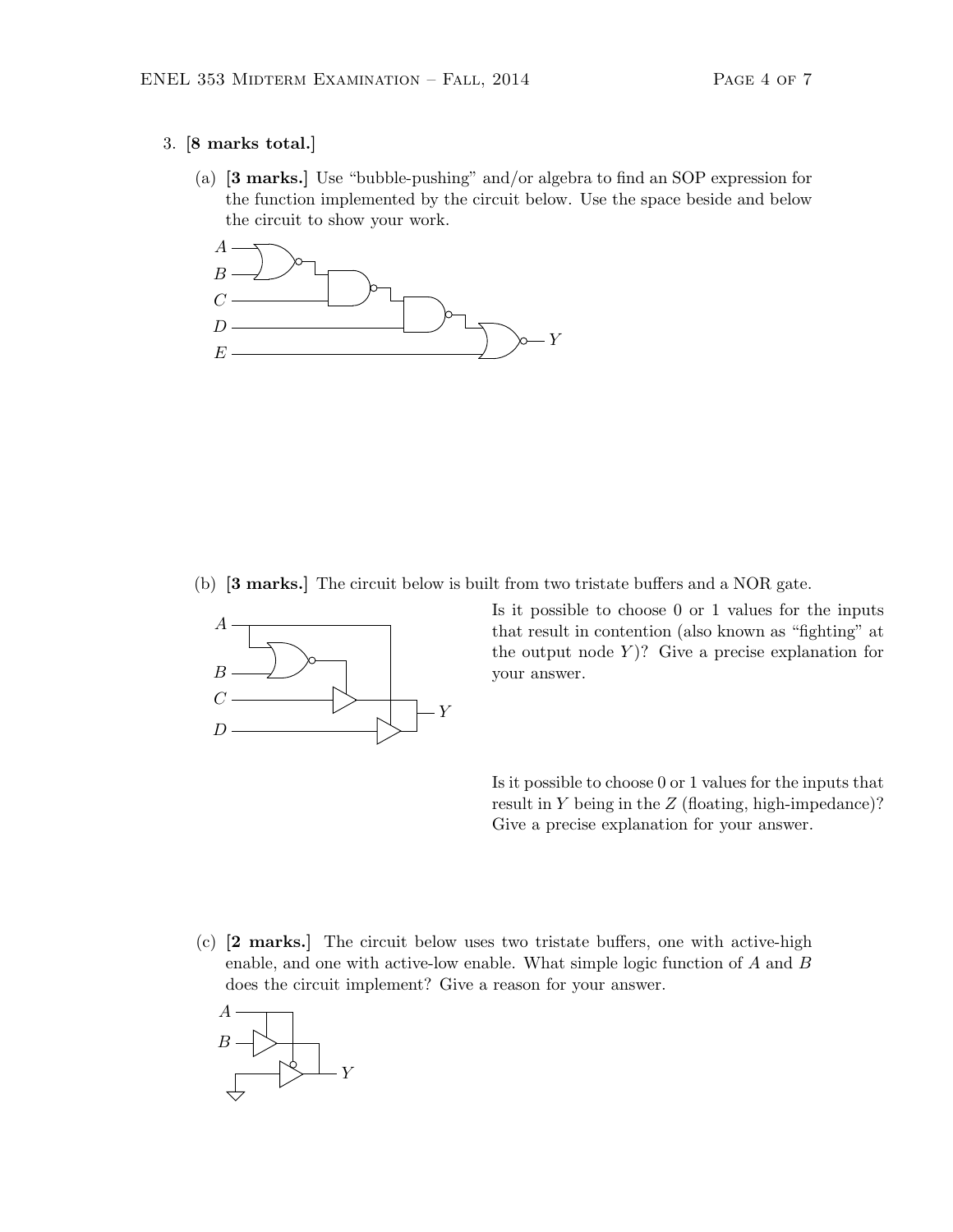### 4. [11 marks total.]

(a) [8 marks.] Consider the function Y given in the truth table below. Use the blank K-maps to derive all minimum SOP and POS expressions for Y. Indicate all essential prime implicants for Y or  $\bar{Y}$  in your maps. You may add more maps if you need them.

| $\boldsymbol{A}$ | В                | $\mathcal{C}_{0}^{(n)}$ | D                | Υ                       |
|------------------|------------------|-------------------------|------------------|-------------------------|
| $\boldsymbol{0}$ | $\boldsymbol{0}$ | $\overline{0}$          | $\boldsymbol{0}$ | $\overline{0}$          |
| $\overline{0}$   | $\overline{0}$   | $\overline{0}$          | $\mathbf{1}$     | $\overline{0}$          |
| $\overline{0}$   | $\overline{0}$   | $\mathbf{1}$            | $\overline{0}$   | $\mathbf{1}$            |
| $\overline{0}$   | $\overline{0}$   | $\mathbf{1}$            | $\mathbf{1}$     | X                       |
| $\overline{0}$   | 1                | $\overline{0}$          | $\overline{0}$   | $\mathbf{1}$            |
| $\overline{0}$   | 1                | $\overline{0}$          | $\mathbf{1}$     | X                       |
| $\overline{0}$   | 1                | 1                       | $\overline{0}$   | $\overline{0}$          |
| $\overline{0}$   | 1                | 1                       | 1                | $\overline{\mathrm{X}}$ |
| $\mathbf 1$      | $\overline{0}$   | $\overline{0}$          | $\overline{0}$   | $\mathbf 1$             |
| $\mathbf 1$      | $\overline{0}$   | $\overline{0}$          | $\mathbf{1}$     | 1                       |
| $\mathbf{1}$     | $\overline{0}$   | 1                       | $\overline{0}$   | $\mathbf{1}$            |
| $\mathbf 1$      | $\overline{0}$   | $\mathbf{1}$            | $\mathbf{1}$     | X                       |
| $\mathbf 1$      | $\mathbf 1$      | $\overline{0}$          | $\overline{0}$   | $\mathbf{1}$            |
| $\mathbf 1$      | 1                | $\overline{0}$          | $\mathbf{1}$     | 1                       |
| $\mathbf 1$      | 1                | 1                       | $\boldsymbol{0}$ | X                       |
| 1                | 1                | 1                       | $\mathbf 1$      | $\overline{0}$          |
|                  |                  |                         |                  |                         |

| AB              |        |    |                      |    |
|-----------------|--------|----|----------------------|----|
| CD              | $00\,$ |    | $01\quad 11\quad 10$ |    |
| 00              |        |    |                      |    |
| 01              |        |    |                      |    |
| 11              |        |    |                      |    |
| 10              |        |    |                      |    |
| AB              |        |    |                      |    |
| CD              | $00\,$ | 01 | 11                   | 10 |
| 00              |        |    |                      |    |
| 01              |        |    |                      |    |
| 11              |        |    |                      |    |
| 10              |        |    |                      |    |
| AB              |        |    |                      |    |
| CD              | $00\,$ | 01 | 11                   | 10 |
| $\overline{00}$ |        |    |                      |    |
| 01              |        |    |                      |    |
| 11              |        |    |                      |    |
| 10              |        |    |                      |    |

(b) [3 marks.] Sketch a two-level NAND-NAND circuit for a minimal SOP expression from part (a). If there is not a unique minimal SOP expression, state which one you are implementing. Inputs are available in both true and complementary forms. Any number of inputs are allowed on each NAND gate.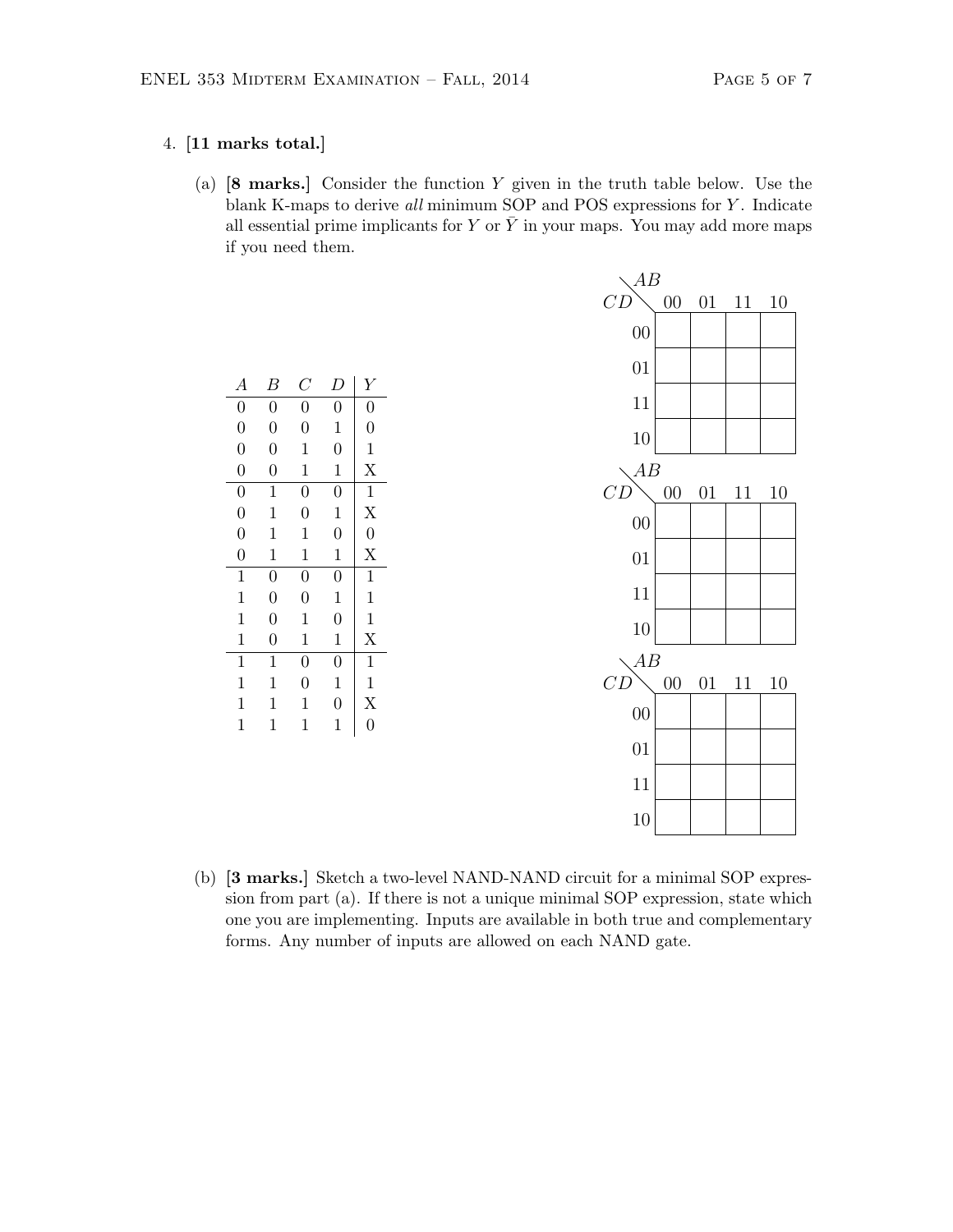#### 5. [9 marks total.]

(a) [3 marks.] Draw a schematic to show how the function given in the truth table can be implemented with a 4:1 multiplexer, one inverter, and no other components. Show any intermediate work you had to do to design the circuit.

| A              | В              | Ü | Y              |
|----------------|----------------|---|----------------|
| $\overline{0}$ | $\overline{0}$ | 0 | 1              |
| $\overline{0}$ | $\overline{0}$ | 1 | $\overline{0}$ |
| $\overline{0}$ | 1              | 0 | $\overline{0}$ |
| $\overline{0}$ | 1              | 1 | $\overline{0}$ |
| 1              | 0              | 0 | 1              |
| 1              | $\overline{0}$ | 1 | $\overline{0}$ |
| 1              | 1              | 0 | $\overline{0}$ |
| 1              | 1              | 1 | 1              |

(b) [3 marks.] A table describing a 3:1 multiplexer is given below to the left. Add wiring to show how this function can be implemented using two inverters, three 3-input AND gates, and one 3-input OR gate.



(c) [3 marks.] The diagram below is intended to serve as a reminder of how to convert between unsigned binary code and Gray code.



Add wiring to the following schematic so that the output  $Y_3Y_2Y_1Y_0$  is the fourbit Gray code corresponding to the input unsigned binary number  $A_3A_2A_1A_0$ . You may wire things however you like, but you may not introduce any additional logic gates.